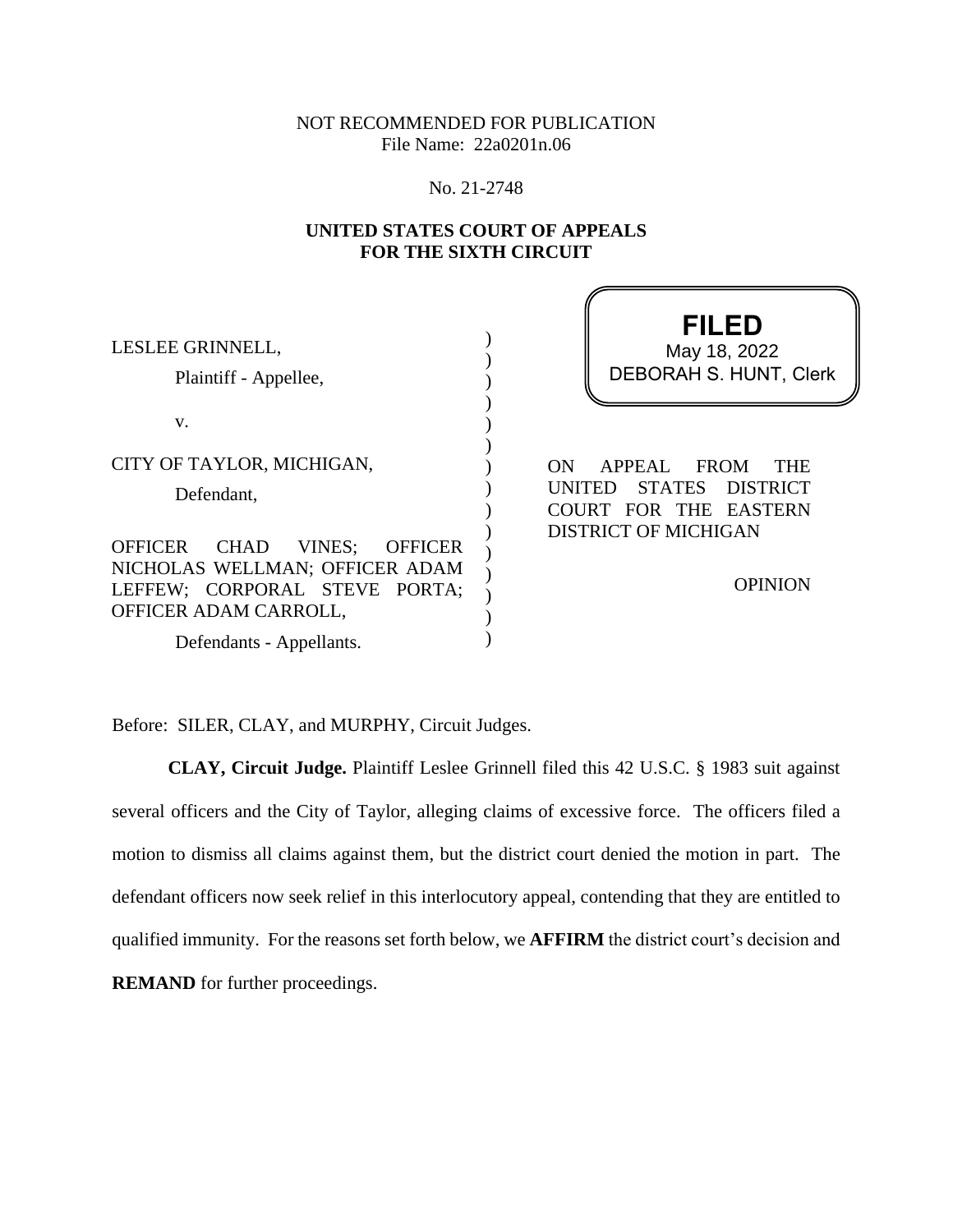## **I. BACKGROUND**

#### **A. Factual Background**

Late in the evening of August 31, 2014, Plaintiff Leslee Grinnell was at his home in Taylor, Michigan, when he called his adult daughter, Brittany Ingram, to find out the location of Grinnell's two-year-old son (i.e., Ingram's brother). At first, Ingram said the boy was with her, but then admitted that her mother had taken the child with her on a date with a man she met online. Ingram could tell over the phone that Grinnell was becoming increasingly agitated. Grinnell and Ingram had a number of heated phone exchanges, and eventually Grinnell said to Ingram, "what  $\lceil$  does it take for you people to leave me alone? Do I have to kill myself or pay somebody to come over here and off me?" (Grinnell Dep. I, R. 72-9, Page ID #1313.)

At some point in the night, Grinnell invited some of his friends over and vented to them. In the midst of the contentious calls between Grinnell and Ingram, the friends left Grinnell's home to get something to eat, leaving Grinnell home alone. Around the same time, Ingram called the City of Taylor Police Department because she was worried Grinnell would harm himself. Ingram told the dispatcher that Grinnell was formerly a member of the military and had firearms inside his home. Several officers were dispatched to Grinnell's home.

Eventually Grinnell's friends returned to his trailer, and they informed Grinnell that the Taylor Police were outside his home. Grinnell asked his friends to convey to the police that he would not be leaving, but invited the officers into his trailer. The officers declined.

Grinnell eventually answered a phone call from Corporal William Brinker, who was located at the police station. Brinker assured Grinnell he had not broken any laws and asked him to exit his trailer and talk with the police. Grinnell was adamant that he did not want to be handcuffed or forcibly taken to the ground, and he expressed fear that he would be beaten by the

2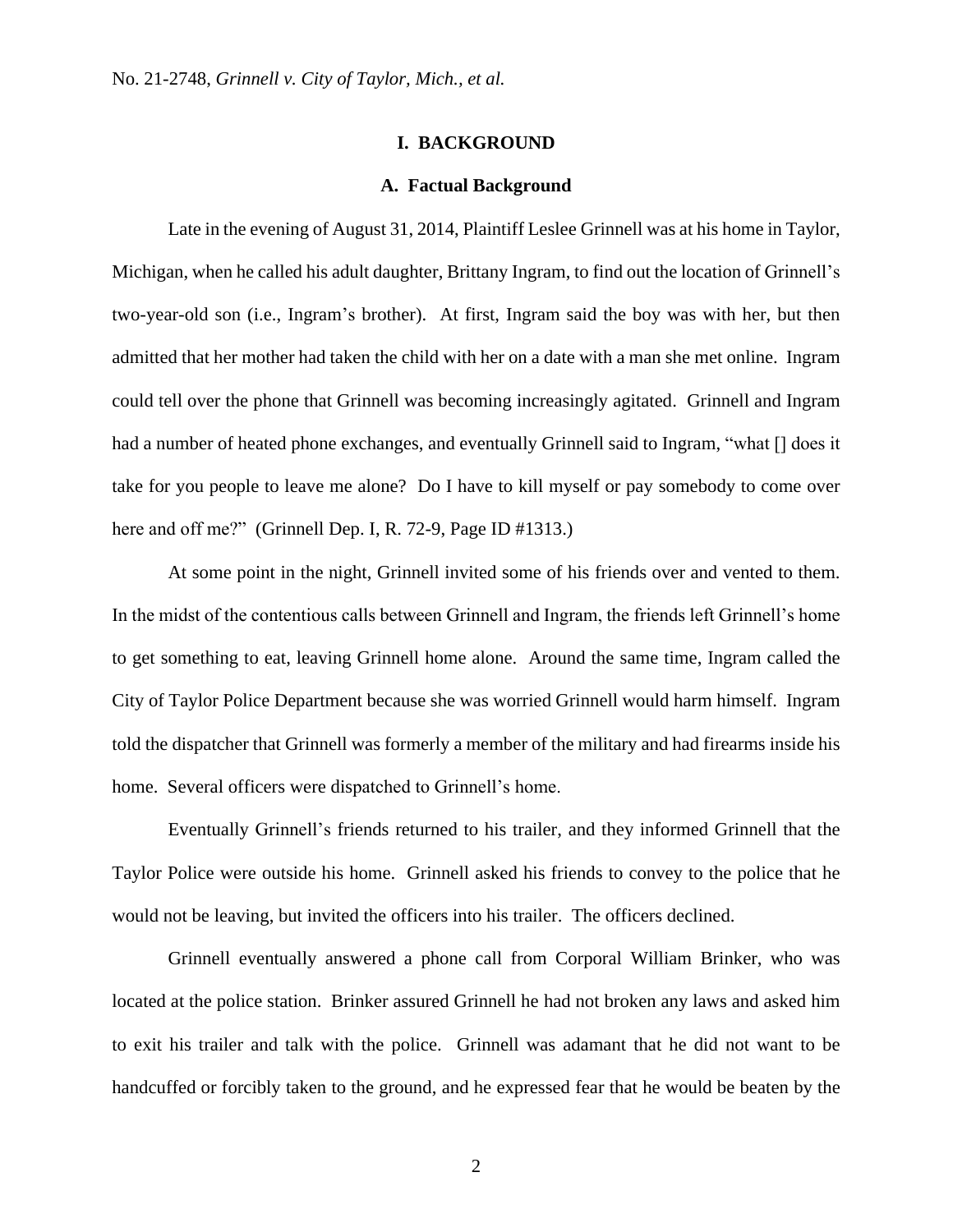police. After speaking with Corporal Brinker for several minutes, Brinker assured Grinnell that no one would lay a hand on him. Grinnell reluctantly agreed to go outside.

While remaining on the phone, Grinnell exited his trailer and stepped onto his front porch. Officers on scene immediately began telling Grinnell to put his hands up. An audio recording seems to suggest that Grinnell at least partially complied by putting one hand up while using his other hand to stay on the phone with Corporal Brinker. A few seconds after Grinnell exited his trailer, Corporal Brinker asked Grinnell, "where ya at, on the porch?" (Audio Recording, R. 72- 2, 34:51–34:52.) Grinnell replied, "yeah, I'm walking on the porch." (*Id*., 34:52–34:54.) For nearly one minute after exiting his trailer, Grinnell remained on the phone with Corporal Brinker.

According to Grinnell, as soon as he stepped off the porch, an officer ran from around the corner of his trailer and punched him in the face. A group of officers threw Grinnell onto the ground, held him facedown, and began hitting, kicking, and choking him. A "blonde" female officer stood off to the side watching. While he was on the ground, Grinnell alleges several officers punched and kicked Grinnell to get him handcuffed. Eventually, the officers succeeded in handcuffing Grinnell. One of the officers gave Grinnell a final kick in the ribs and said, "ha, ha, motherf\*\*ker." (Grinnell Dep. II, R. 72-10, Page ID #1360.) In total, Grinnell estimates that the entire assault lasted for "a minute to a minute and a half." (*Id*., Page ID ##1352–53.) Grinnell was then transported to the hospital for evaluation.

Grinnell has consistently maintained that he could not see the officers involved in the assault because his face was held in the dirt. Although Grinnell was not able to identify any of the officers or how many officers were specifically involved in the assault, he estimates that "nine of them were standing there" and that six or seven of them were kicking or punching him.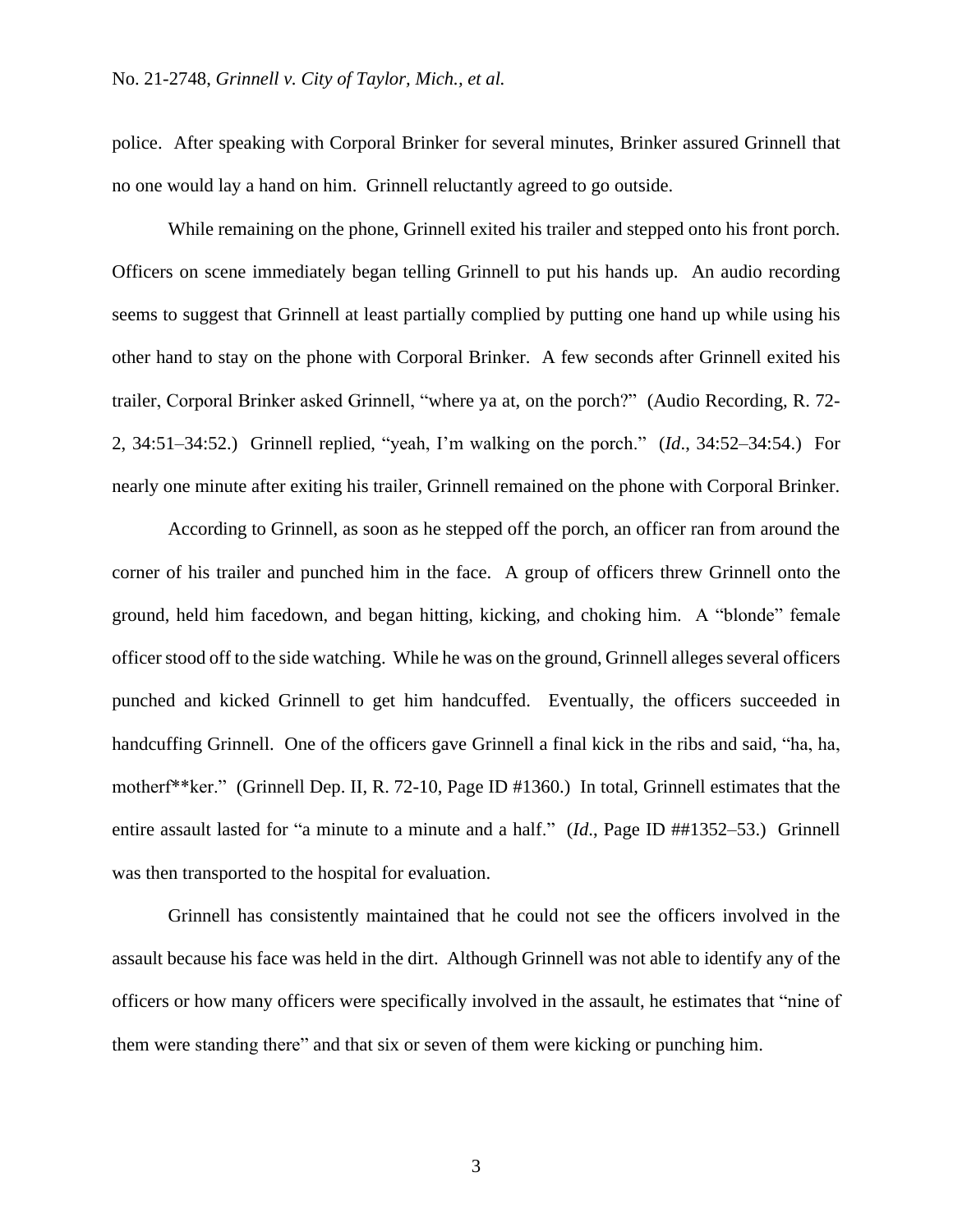## **B. Procedural Background**

On April 27, 2017, Grinnell commenced this lawsuit in the U.S. District Court for the Eastern District of Michigan against the City of Taylor and several unnamed officers. He alleged violations of the Fourth, Eighth, and Fourteenth Amendments under 42 U.S.C. § 1983, and he asserted state law claims alleging assault and battery, intentional infliction of emotional distress, and gross negligence. During discovery, Grinnell learned the names of nine individuals who were involved in the incident. He then amended his complaint to sue Officer Chad Vines, Corporal William Brinker, Officer Nicholas Wellman, Officer Adam Leffew, Corporal Steven Porta, Officer Renee Rosebohm, Officer Adam Carroll, Officer John Regan, and Officer Joe Thivierage.

Grinnell was deposed twice. During both depositions, he made conflicting statements as to whether he could identify the officers who were involved in his case. At times he testified that he could identify some of the officers who were at the scene of his arrest if he could see pictures of them. For example, Grinnell admitted that he could identify the officer who allegedly delivered the first punch and later kicked him "[i]f I see him again." (Grinnell Dep. I, R. 72-9, Page ID #1315.)He later stated that he may be able to identify the officers if he saw them again or saw photographs of them. Grinnell also described the physical characteristics of some of the officers on the scene. For example, he remembers seeing a "heavyset, tall guy," a "blonde [] girl," a "big, tall, built corporal," and "a tall guy, stocky, a little bit of weight on him, white, light brown hair; light-ish brownish hair." (*Id*., Page ID ##1316, 1320–21, 1322.) However, at other times, Grinnell testified that he could not see the officers who were punching and kicking him while he was being handcuffed because "[he] was trying to cover [his] face," and "[his] face was in the dirt." (*Id*., Page ID #1317–18.) At his second deposition, Grinnell testified, consistent with his original deposition: "I was being punched in the face at the time while my head was being smashed in the pavers. . . .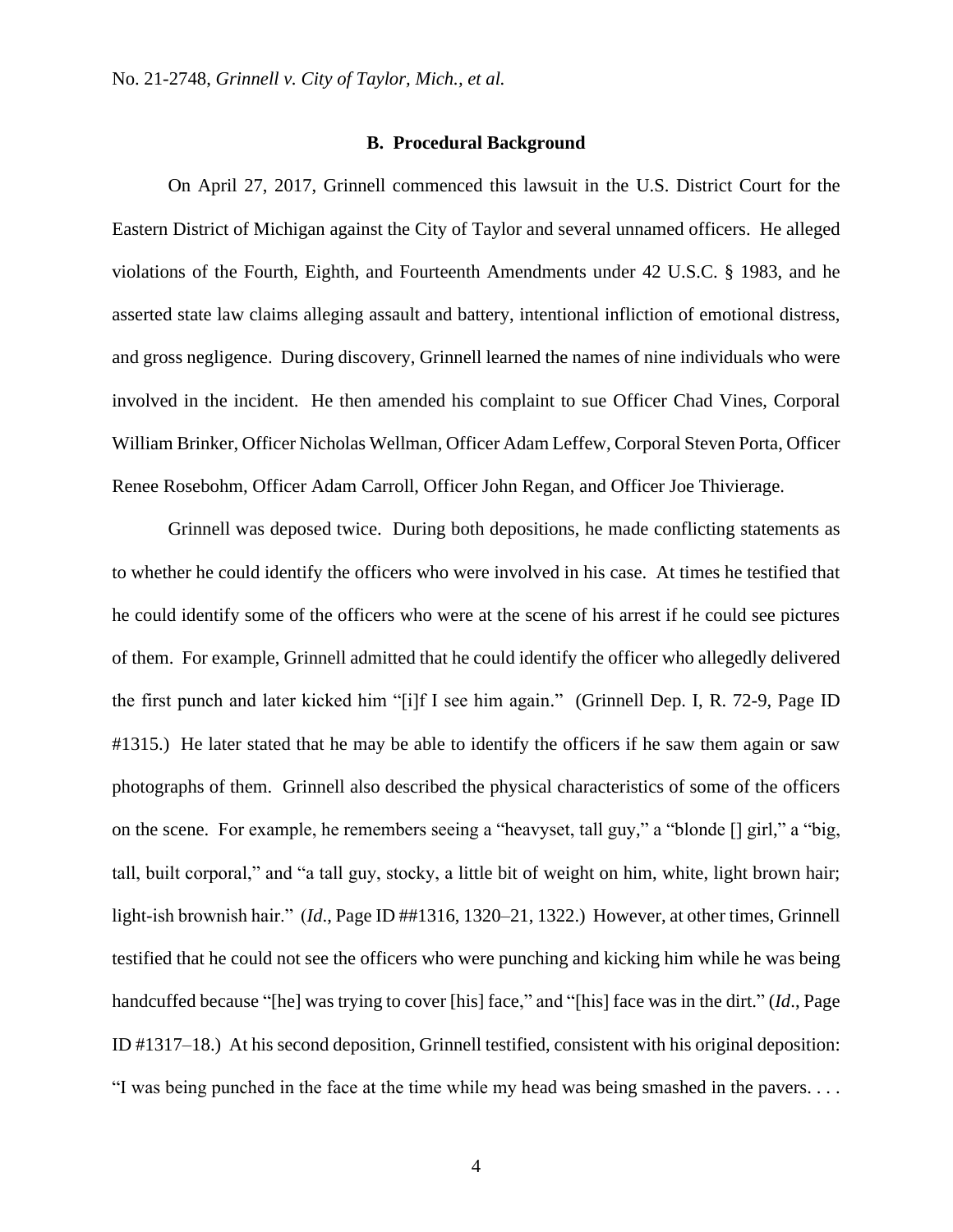They were smashing my face in the ground. . . . The other people were punching me in the face and holding my head down." (Grinnell Dep. II, R. 72-10, Page ID ##1361–62, 1364.)

Frustrated by Grinnell's conflicting testimony, Defendants' counsel asked Grinnell if he would personally attend the depositions of the officers so that he could state whether that deponent was one of the officers who allegedly violated his rights. Grinnell initially agreed to attend the officers' depositions, but apparently, he never showed up at any of them.

During discovery, Grinnell deposed Officers Vines, Wellman, Leffew, and Carroll, and Corporal Porta. During each of their depositions, these specific Defendants testified that they were actively involved with the takedown and arrest of Grinnell or that they were in a close proximity.

After discovery, all the defendants moved for summary judgment. The district court granted in part and denied in part their motion. First, the district court separated Grinnell's claim of excessive force into three separate acts of force: (1) Grinnell being punched in the face as soon as he stepped off his front stairs, (2) Grinnell being forcibly taken to the ground, and (3) Grinnell being kicked and punched while being handcuffed, including being kicked after he was handcuffed by an officer who said "ha, ha, motherf\*\*ker." Then, considering each alleged act of excessive force separately, the district court considered whether Defendants were entitled to summary judgment.<sup>1</sup>

<sup>&</sup>lt;sup>1</sup> It is unclear whether the district court appropriately segmented the officers' conduct into separate and distinct acts of excessive force. The officers' conduct transpired so quickly, with the officers seemingly acting in concert, that it arguably could be considered a single, continuing act of excessive force. We acknowledge that viewing the officers' conduct as one continuous episode of excessive force could change the analysis. However, because Grinnell has not cross-appealed the grant of summary judgment with respect to certain allegations, nor has he argued before this Court that the partitioning of the officers' conduct into separate acts was erroneous, we adopt the district court's view of the case.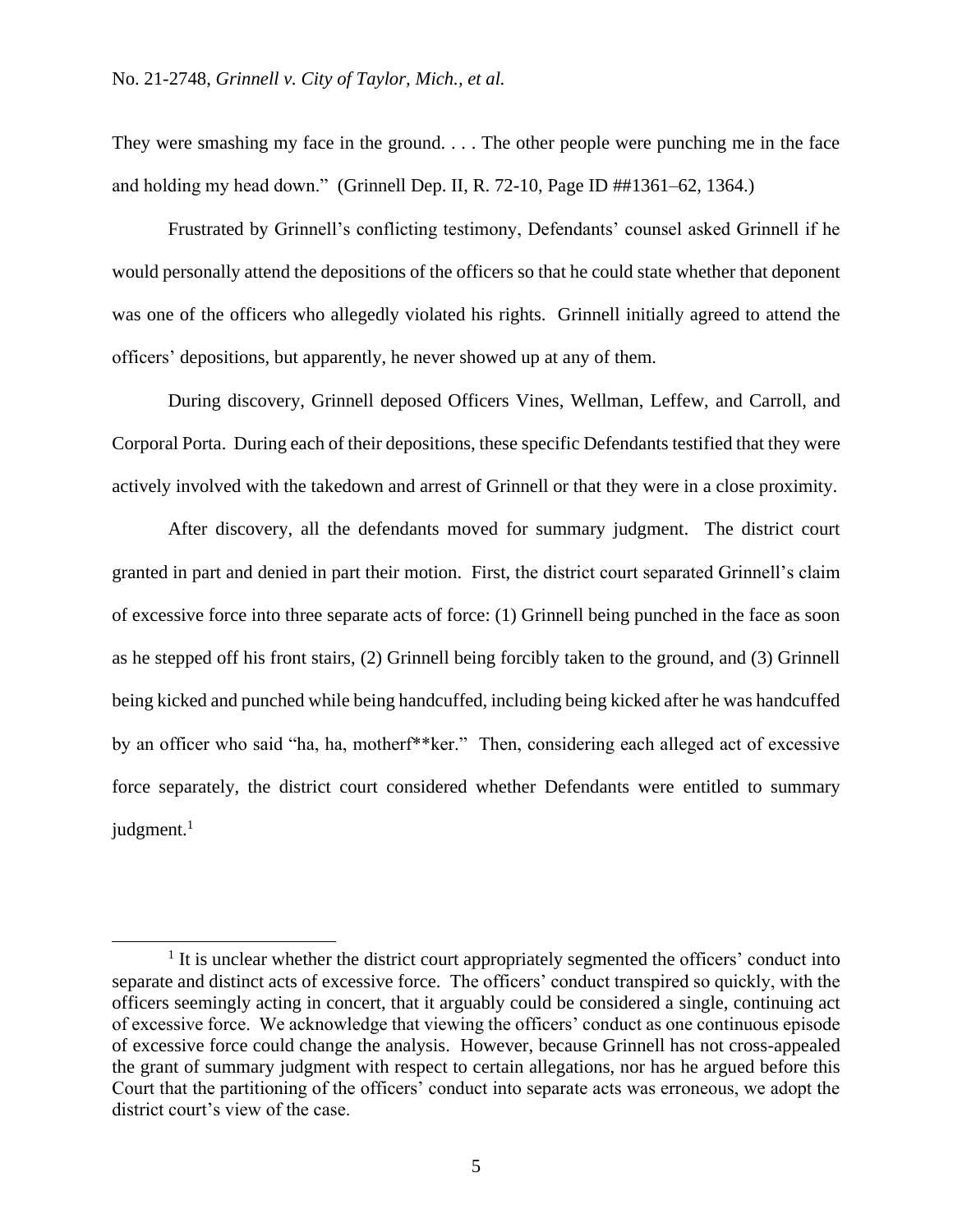The district court acknowledged that a plaintiff typically must allege which specific acts are attributable to each defendant to survive summary judgment. However, in *Fazica v. Jordan*, 926 F.3d 283 (6th Cir. 2019), we permitted a claim to proceed under § 1983 despite the plaintiff's inability to specifically identify the officers. We further clarified in *Pineda v. Hamilton County*, 977 F.3d 483, 493 (6th Cir. 2020), that *Fazica* allows a case to proceed when (1) the plaintiff alleges every defendant committed some constitutional violation, and (2) the plaintiff's inability to identify the defendants is the result of circumstances beyond the plaintiff's control.

Regarding the first alleged act of excessive force—being punched in the face as soon as he stepped off his front stairs—the district court dismissed the claim for failing both *Fazica* elements. Grinnell testified that only one officer had punched him in the face, and the record did not establish that any other Defendants were in close enough proximity to have intervened. Additionally, Grinnell provided a fairly specific description of the officer who he alleges to have punched him, so there was nothing preventing him from identifying the officer.

Regarding Grinnell's second claim of excessive force—that he was violently taken to the ground—the district court held that Grinnell had satisfied both prongs under *Fazica* as to Defendants Wellman and Leffew. However, because Grinnell was emerging from his home after a stand-off and he was refusing to comply with the officers' orders to put his hands up and get on the ground, the district court held the officers' act of forcibly taking Grinnell down was not excessive.

Finally, the district court considered Grinnell's third claim of excessive force—being kicked and punched during and after he was handcuffed. The court extensively considered the Defendants' depositions and found that Officers Vines, Wellman, Leffew, and Carroll, and Corporal Porta testified they were involved with handcuffing Grinnell or that they were nearby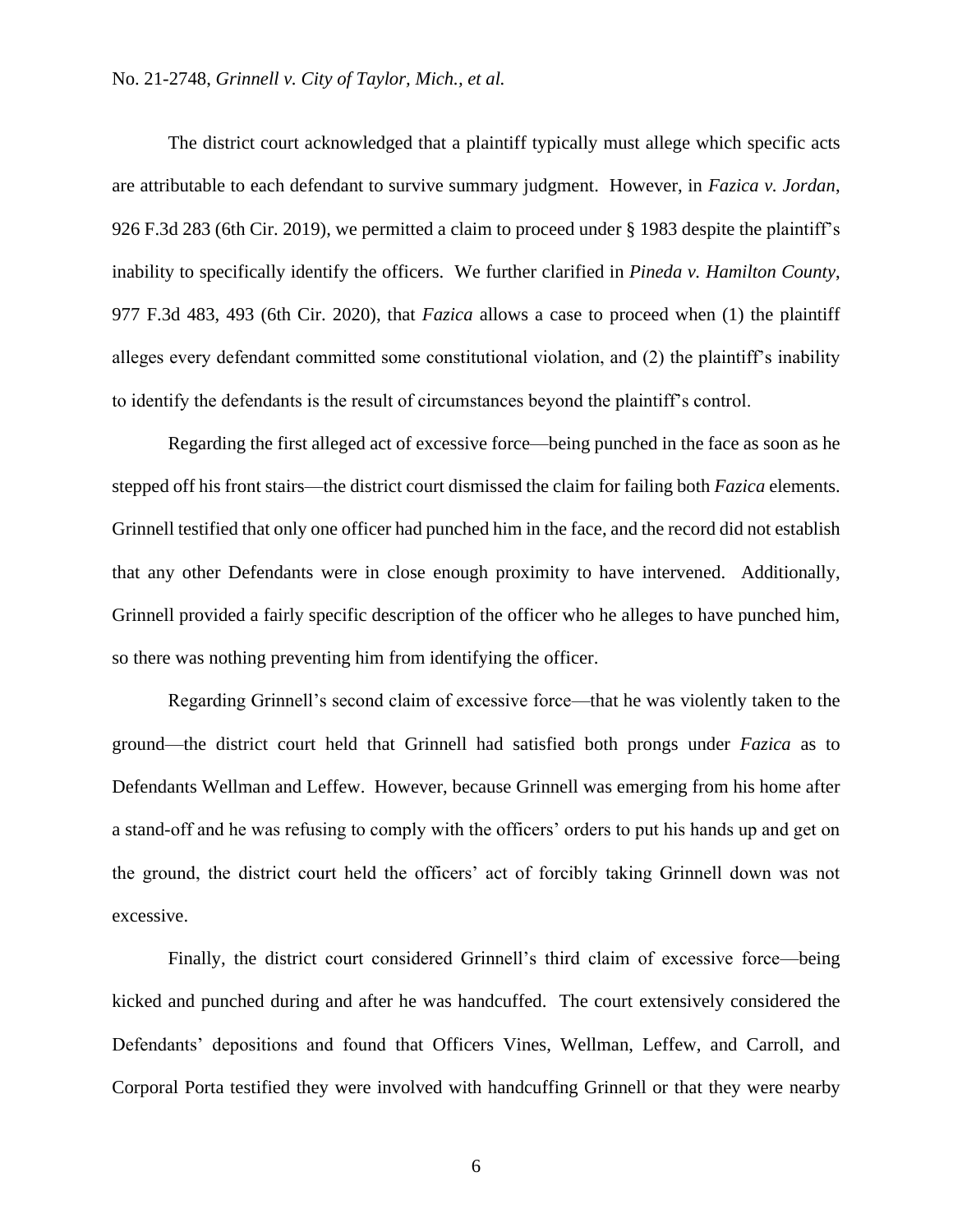while Grinnell was being handcuffed. Thus, each of these five defendants could be liable under an excessive force theory or a failure to intervene theory. The court also noted that Grinnell repeatedly testified that the officers were holding his face in the dirt, which obstructed his ability to see the Defendants. Because his inability to identify the officers was not his fault, the court held Grinnell had satisfied both elements under *Fazica*. Finally, the court considered whether the use of force was excessive. The gratuitous use of force, especially after a suspect has been restrained, has consistently been held to be excessive. *See, e.g., Morrison v. Bd. Of Trs. of Green Twp*., 583 F.3d 394, 407 (6th Cir. 2009). Therefore, the district court denied the Defendants qualified immunity on the third act of force.

Defendants filed a motion for reconsideration, which the district court granted in part. The court concluded that it erred by considering together the allegations that Grinnell was kicked and punched *while* being handcuffed and the allegation that one officer delivered a final kick and said, "ha, ha, motherf\*\*ker" *after* Grinnell was handcuffed.It held that the final kick was spontaneous and unexpected; and therefore, no Defendant could be liable under a failure to intervene theory. The district court then altered its holding to grant summary judgment as to the final kick.With this alteration to the order, the only claim to survive summary judgment was that Defendants used excessive force by punching and kicking Grinnell only from the time Grinnell was taken to the ground until he was handcuffed.

The remaining Defendants timely appealed the district court's denial of qualified immunity. Because Grinnell has not appealed the district court's grant of summary judgment, the only issue presented in this appeal is whether the district court erred in denying qualified immunity to the Defendants on Grinnell's only remaining claim.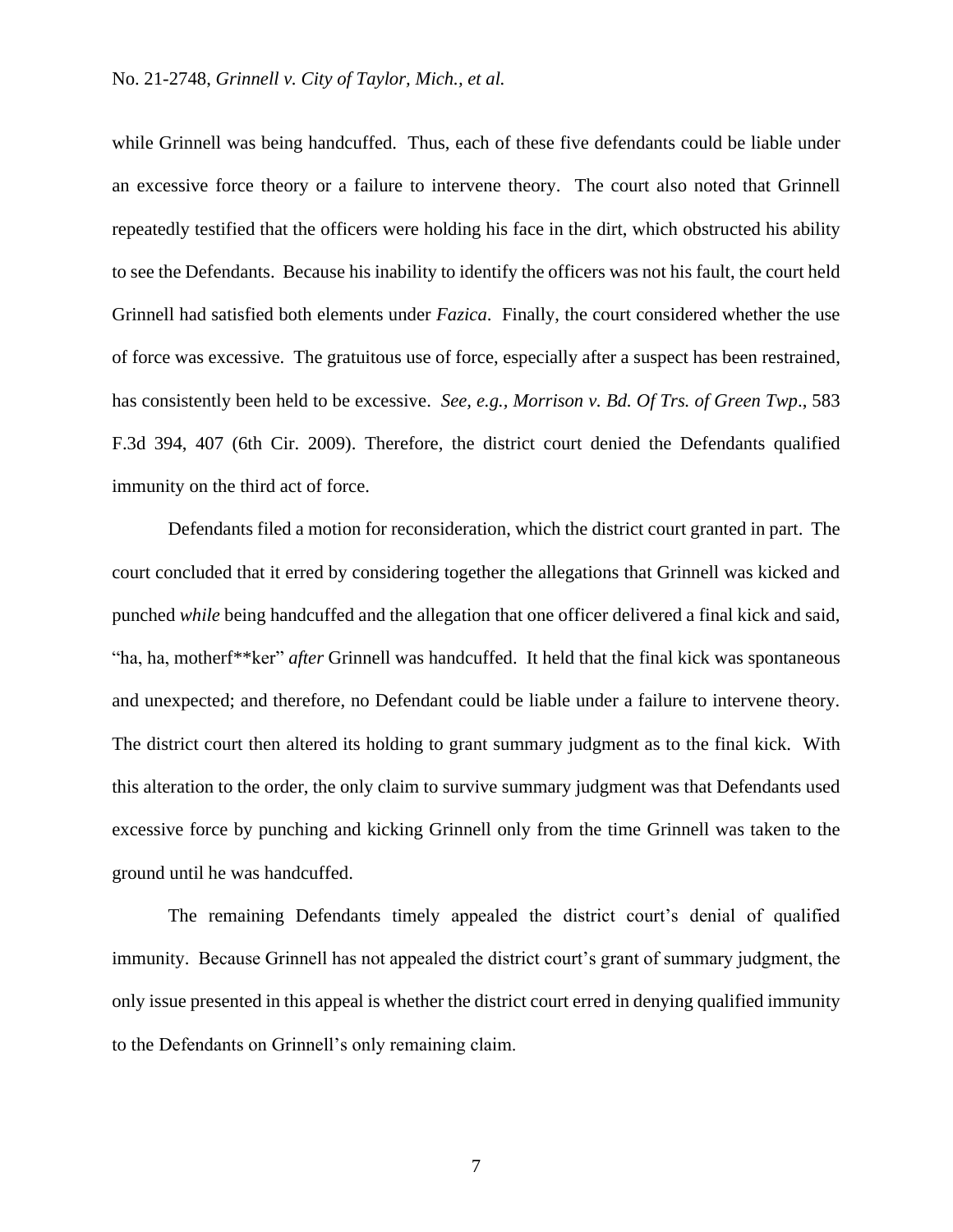## **II. DISCUSSION**

#### **A. Standard of Review**

This Court reviews denials of summary judgment on qualified immunity grounds *de novo*. *Ouza v. City of Dearborn Heights*, 969 F.3d 265, 275 (6th Cir. 2020). The relevant inquiry is whether the evidence, viewed in the light most favorable to the non-moving party, "presents a sufficient disagreement to require submission to a jury or whether it is so one-sided that one party must prevail as a matter of law." *Anderson v. Liberty Lobby, Inc*., 477 U.S. 242, 251–52 (1986).

## **B.** *Fazica* **and** *Pineda*

To prevail in a § 1983 action, a plaintiff typically must show that the defendants were "personally involved in the [alleged] constitutional violations." *Binay v. Bettendorf*, 601 F.3d 640, 650 (6th Cir. 2010). However, Grinnell brings this case as one presenting the rare situation in which a plaintiff is unable to identify which officers are alleged to have committed which unconstitutional acts. Recently, in *Pineda*, we held that to bring a claim without alleging specific acts against specific defendants, the plaintiff must allege every defendant committed some constitutional violation, and the plaintiff's inability to attribute specific unconstitutional acts to specific defendants must be because of circumstances beyond the plaintiff's control. 977 F.3d at 493; *see also Fazica*, 926 F.3d at 292. Defendants argue Grinnell fails both elements.

## **i. Failure to Intervene Claim**

As with every § 1983 claim, to survive summary judgment, Grinnell must have pleaded that every Defendant committed some constitutional violation. *Fazica*, 926 F.3d at 292. "*Fazica* merely relieves the plaintiff of the summary-judgment burden to pinpoint *which* specific officer committed *which* specific unconstitutional act." *Pineda*, 977 F.3d at 493 (emphasis in original). The usual way to ensure that all defendants may be liable for some constitutional violation is by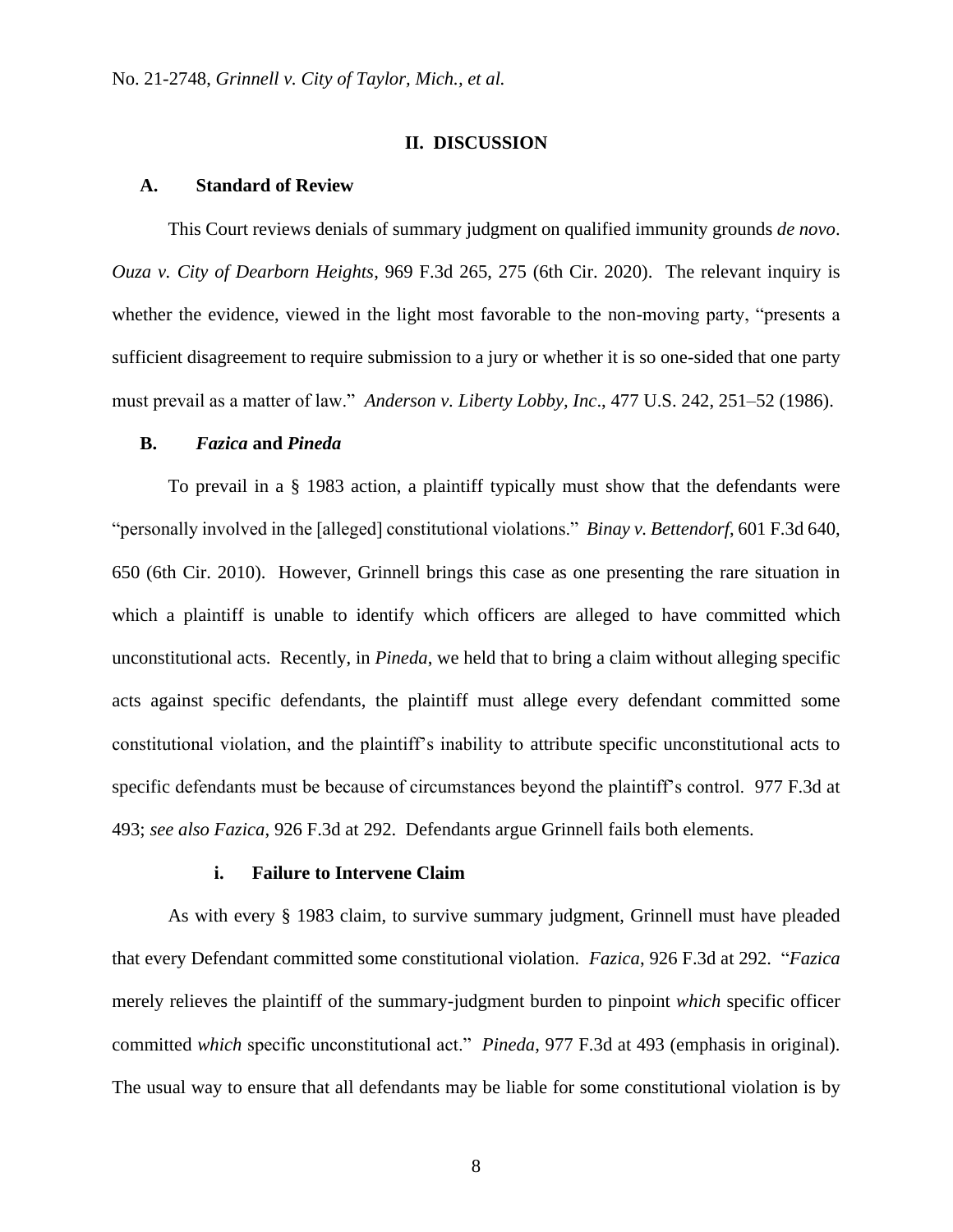bringing a failure to intervene claim. In *Pineda*, we expressed concern as to "whether a plaintiff can raise this type of failure-to-intervene claim in summary-judgment briefing without adequately pleading it in a complaint." *Id.*; *see also* 10A Charles Alan Wright, Arthur R. Miller & Mary Kay Kane, Federal Practice and Procedure § 2723 (3d ed. Supp. 2005) ("A non-moving party plaintiff may not raise a new legal claim for the first time in response to the opposing party's summary judgment motion. At the summary judgment stage, the proper procedure for plaintiffs to assert a new claim is to amend the complaint in accordance with Rule 15(a).").

Defendants argue that because Grinnell did not specifically enumerate a failure to intervene claim in his complaint, no such claim has been pleaded. Consequently, according to Defendants, without a failure to intervene claim, Grinnell fails *Fazica*'s first element. The district court considered this argument and concluded that in addition to his claims of excessive force, "Grinnell also states a claim for the officers who failed to intervene to stop this allegedly excessive force." (Op. & Order, R. 80., Page ID # 2231.)

From the commencement of a lawsuit through discovery, the Federal Rules of Civil Procedure "provide for liberal notice pleading." *Tucker v. Union of Needletrades, Indus. & Textile Emps*., 407 F.3d 784, 788 (6th Cir. 2005); *see* Fed. R. Civ. P. 15(a). But once discovery closes and a party moves for summary judgment, "the liberal pleading standards under . . . [the Federal Rules] are inapplicable." *Id*. (quoting *Gilmour v. Gates, McDonald & Co*., 382 F.3d 1312, 1315 (11th Cir. 2004) (per curiam)). Instead, when a party is alleged to be asserting a new claim at the summary judgment stage, the inquiry is whether the party is attempting to expand the claims already brought. *Bridgeport Music, Inc. v. WB Music Corp*., 508 F.3d 394, 400 (6th Cir. 2007) ("To the extent [a party] seeks to expand its claims to assert new theories, it may not do so in response to summary judgment."). To help assess whether a party is seeking to expand its claims,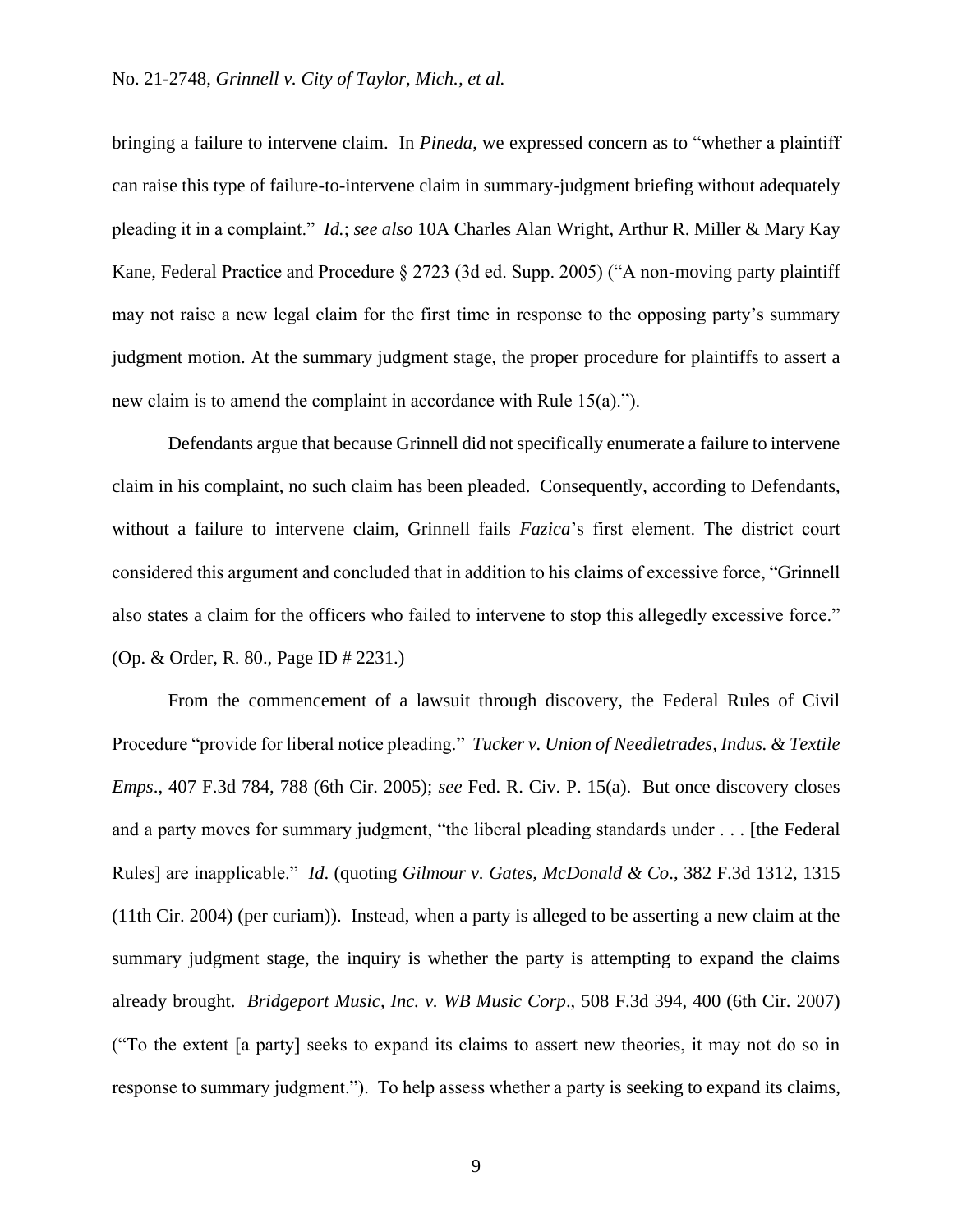courts consider whether the allegedly new claim causes "unfair surprise" to the defendant. *Tucker*, 407 F.3d at 788.

In the present case, Grinnell is not attempting to expand his complaint to include a failure to intervene claim. In at least two instances, Grinnell alleged in his amended complaint that Defendants did not intervene. First, he alleged that Defendants "were obligated to stop [the officers] from the brutal, unjustified physical attack inflicted on Plaintiff." (Am. Compl., R. 48, Page ID #668.) A few paragraphs later, Grinnell reiterated this allegation, pleading, "none of the other officers at the scene came to the rescue of Plaintiff, nor did they attempt to restrain the assaulting officers . . . ." (*Id*., Page ID #671.) Although Grinnell did not use the phrase "failure to intervene," he alleged conduct that, for all intents and purposes, put Defendants on notice that he intended to bring a failure to intervene claim. *See Bard v. Brown County*, 970 F.3d 738, 750 (6th Cir. 2020) (holding plaintiff did not "expand" her complaint when "the parameters of her § 1983 claim . . . were the same at summary judgment as they were when she filed her Amended Complaint."). Thus, when Grinnell mentioned a failure to intervene claim in his opposition to summary judgment, he was not seeking to expand his complaint to include a new claim; he was referring to a claim that was alleged in his amended complaint.

Nor does reading his complaint to include a failure to intervene claim cause Defendants unfair surprise. During Grinnell's first deposition, counsel for Defendants clarified that Grinnell intended to bring a failure to intervene claim:

Q: The question is: Did she do anything wrong? And if so, what did she do? GRINNELL: She didn't speak up and stop it when I was handcuffed. She should have said hey, he's handcuffed.

. . .

Q: Your complaint is that she didn't try to stop what was happening? GRINNELL: Yes.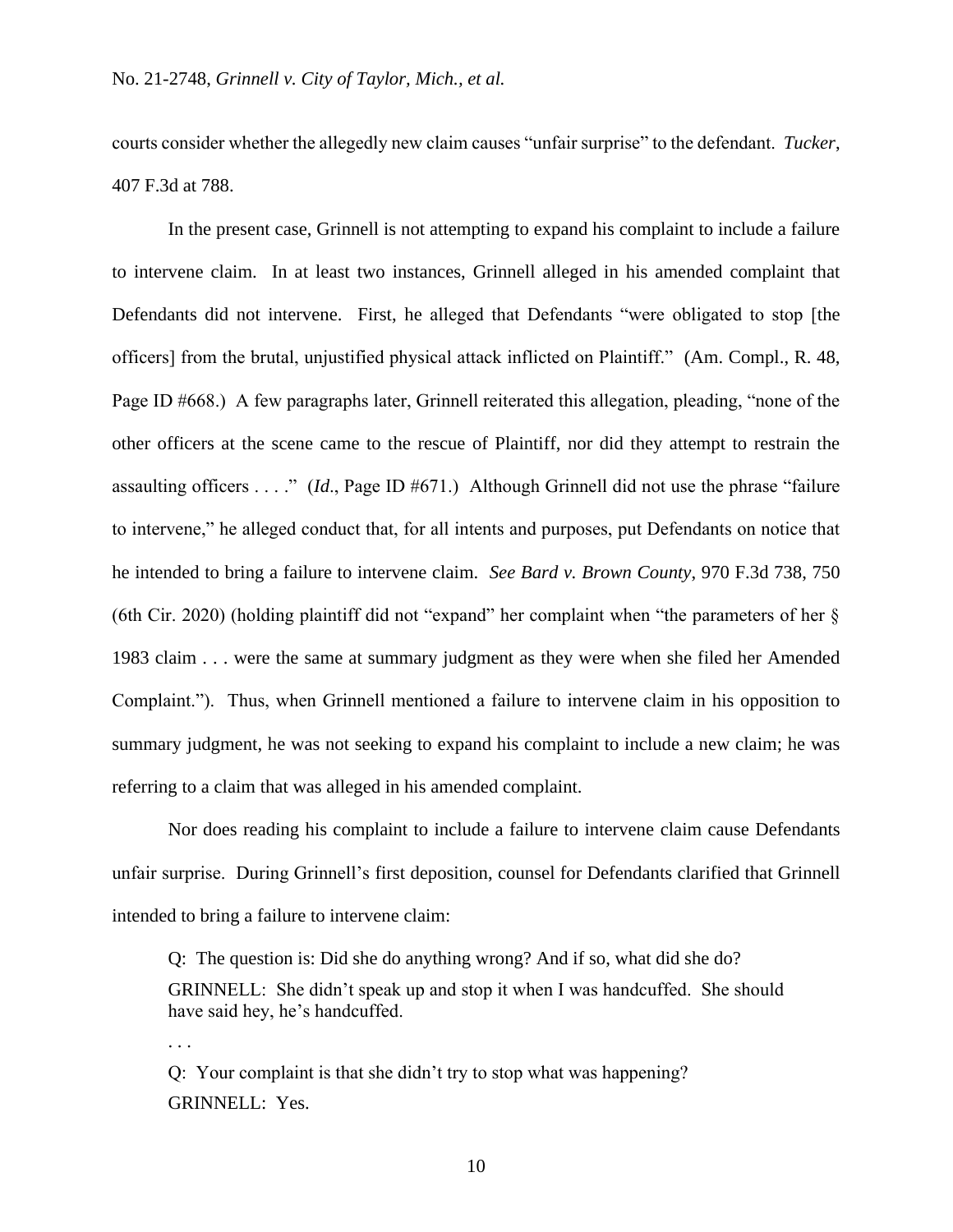(Grinnell Dep. I, R. 72-9, Page ID #1317.) Like his amended complaint, Grinnell did not use the phrase "failure to intervene." Nevertheless, the record is quite clear that he intended to bring such a claim, and that Defendants had notice of his intent. It was only when seeking summary judgment that Defendants decided to question whether such a claim was actually raised. Accordingly, we hold that Grinnell has pleaded a failure to intervene claim.

Accepting that Grinnell has pleaded a failure to intervene claim, the question then becomes whether Defendants are entitled to summary judgment on such claim. An officer may be liable for failing to intervene when, "(1) the officer observed or had reason to know that excessive force would be or was being used, and (2) the officer had both the opportunity and the means to prevent the harm from occurring." *Floyd v. City of Detroit*, 518 F.3d 398, 406 (6th Cir. 2008) (quoting *Turner v. Scott*, 119 F.3d 425, 429 (6th Cir. 1997)). Because the Defendants all testified that they were in a close enough proximity to intervene, the most important consideration in this appeal is how long the application of excessive force lasted. "[W]here the 'act of excessive force unfolds in a matter of seconds, the second requirement is generally not satisfied.'" *Alexander v. Carter for Byrd*, 733 F. App'x 256, 265 (6th Cir. 2018) (quoting *Pennington v. Terry*, 644 F. App'x 533, 548 (6th Cir. 2016)). In *Pineda*, we held that "an excessive use of force lasting ten seconds or less does not give a defendant enough time to perceive the incident and intervene to stop such force." 977 F.3d at 493 (quotation omitted). But of course, the longer a defendant is alleged to have used excessive force, the more likely other officers will have had an opportunity to intervene. For example, in *Goodwin v. City of Painesville*, 781 F.3d 314, 329 (6th Cir. 2015), we held a twentyone second tasing followed by an additional five-second tasing was long enough for other officers to intervene.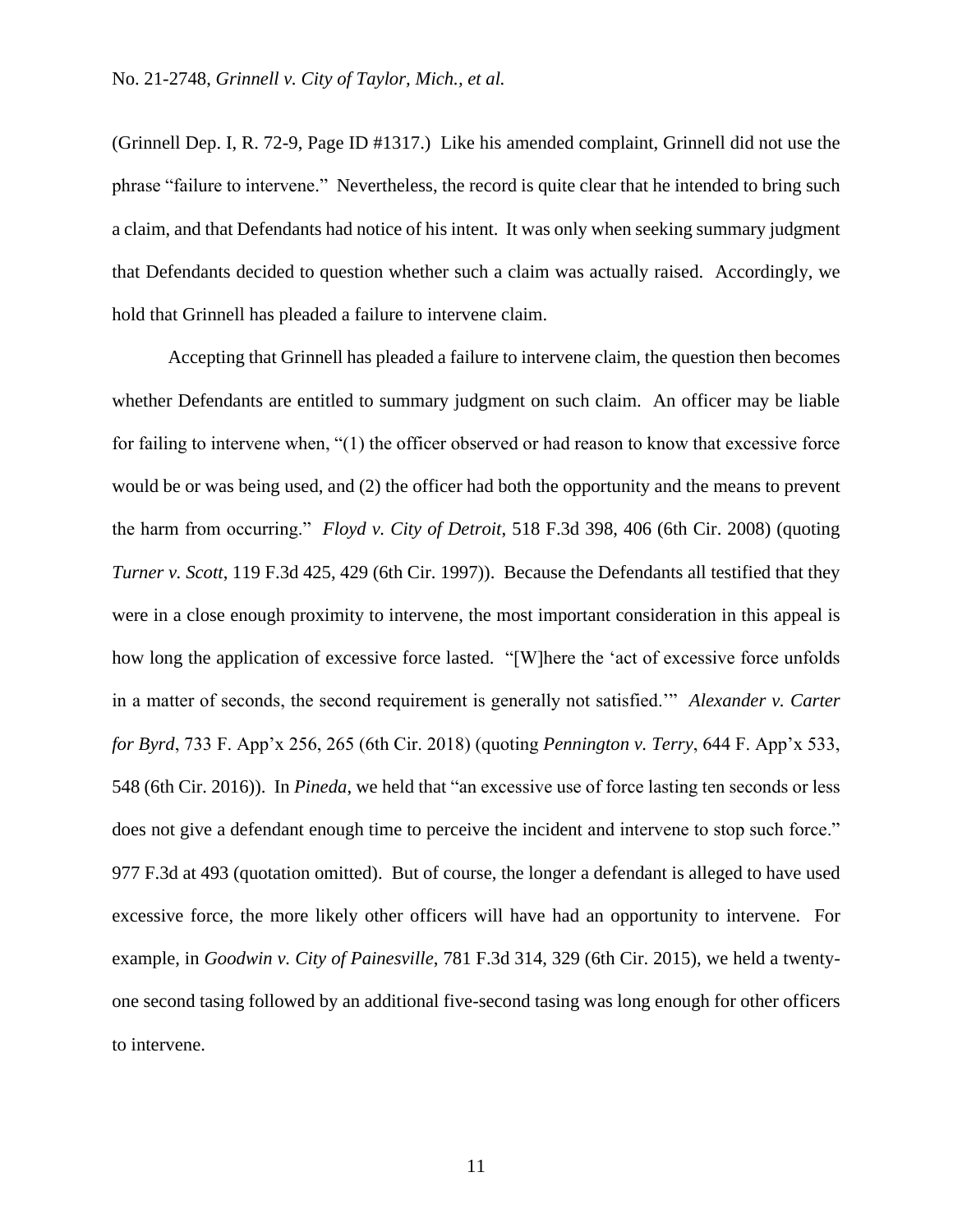Because this is an appeal of a denial of qualified immunity, the Court should adopt Grinnell's theory of events. *See Jefferson v. Lewis*, 594 F.3d 454, 459 (6th Cir. 2010) ("[T]o bring an interlocutory appeal of a qualified immunity ruling, the defendant must be willing to concede the plaintiff's version of the facts for purposes of the appeal."). However, when a party's recollection of the facts is contradicted by undisputed video or audio records, the Court need not accept the non-movant's version of events. *See Scott v. Harris*, 550 U.S. 372, 380-81 (2007); *Coble v. City of White House*, 634 F.3d 865, 869 (6th Cir. 2011) (extending *Scott*'s holding to audio recordings).

Grinnell testified that the assault lasted as long as one-and-a-half minutes. His testimony consistently states that the one-and-a-half-minute timeframe began "as soon as [he] got off [his] stairs." (Grinnell Dep. I, R. 72-9, Page ID #1315.) Defendants try to whittle down the duration of the assault by claiming the audio recording captured by the Taylor Police Department proves that for approximately one minute of the one-and-a-half-minute timeframe, Defendants were not assaulting him. Therefore, according to Defendants, all acts of excessive force must have occurred in, at most, thirty seconds. This misconstrues the evidence and ignores Grinnell's testimony.

It is undisputed that for a span of approximately one minute after Grinnell exited his home he was not being assaulted. Grinnell does not challenge the authenticity of the audio recording, which irrefutably proves this. Where Defendants err, however, is claiming that the audio recording and Grinnell's recollection of events contradict. The audio recording captured events that occurred *before* Grinnell stepped off his front stairs. We know the audio recording captured sounds from before Grinnell stepped off his stairs because after Grinnell told Corporal Brinker over the phone that he would go outside, there were a few seconds of silence.Corporal Brinker then asked Grinnell, "where ya at, on the porch?" (Audio Recording, R. 72-2, 34:51–34:52.) Grinnell replied,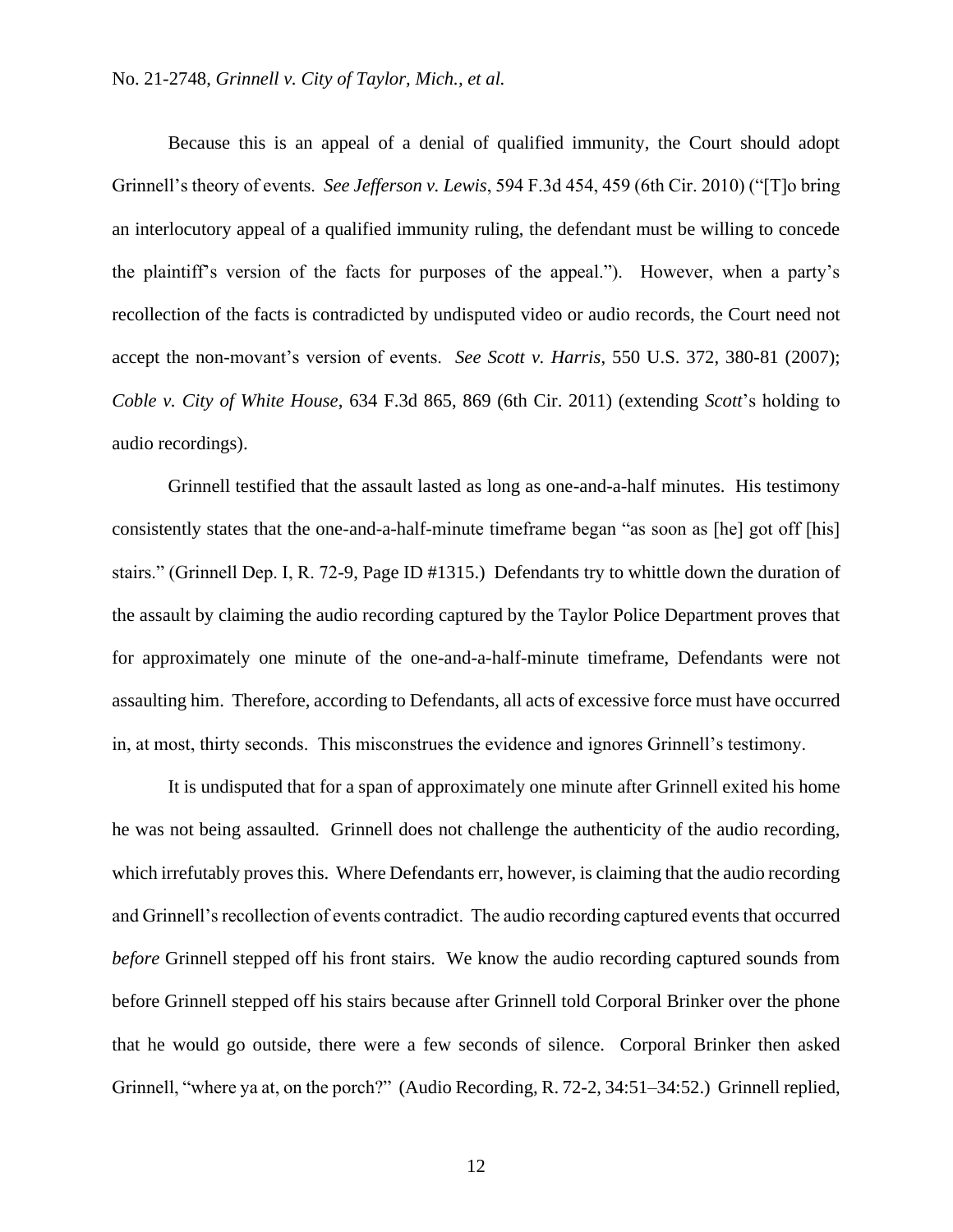"yeah, I'm walking on the porch." (*Id.*, 34:52–34:54.) Finally, at the very end of the audio recording, just before the recording ends, sounds of a struggle can be heard. Inferring the facts in Grinnell's favor, the one-and-a-half-minute assault began just as the recording ended. Because the audio recording only captures a few seconds of the assault, the recording cannot be said to "blatantly contradict" Grinnell's theory that the assault went on for 90 seconds. *Scott*, 550 U.S. at 380–81. Therefore, we adhere to the facts as Grinnell has alleged them and presume the assault lasted one-and-a-half minutes.

Besides the argument that the events unfolded rapidly, Defendants offer no reason that they could not intervene during the prolonged use of excessive force. One-and-a-half minutes is surely enough time to perceive the use of excessive force and intervene. Thus, accepting Grinnell's theory of events, and even accounting for the undisputed audio recording, Defendants may be liable for failing to intervene.

## **ii. Circumstances Beyond Plaintiff's Control**

In addition to alleging a constitutional violation against every Defendant, Grinnell must also prove that his inability to identify the defendants is a result of circumstances beyond the plaintiff's control. *Pineda*, 977 F.3d at 493. Defendants argue that based on Grinnell's depositions, he has the ability to identify the officers, but is simply refusing to do so.

In general, appeals may only be taken from final judgments. *Cunningham v. Hamilton County*, 527 U.S. 198, 200 (1999); 28 U.S.C. § 1291. Ordinarily, denials of summary judgment are not final decisions. *DiLuzio v. Village of Yorkville*, 796 F.3d 604, 609 (6th Cir. 2015). Nevertheless, the Supreme Court has permitted interlocutory appeals of "a district court's denial of a claim of qualified immunity, to the extent that it turns on an issue of law." *Mitchell v. Forsyth*, 472 U.S. 511, 530 (1985). Stated differently, appeals from a denial of qualified immunity are

13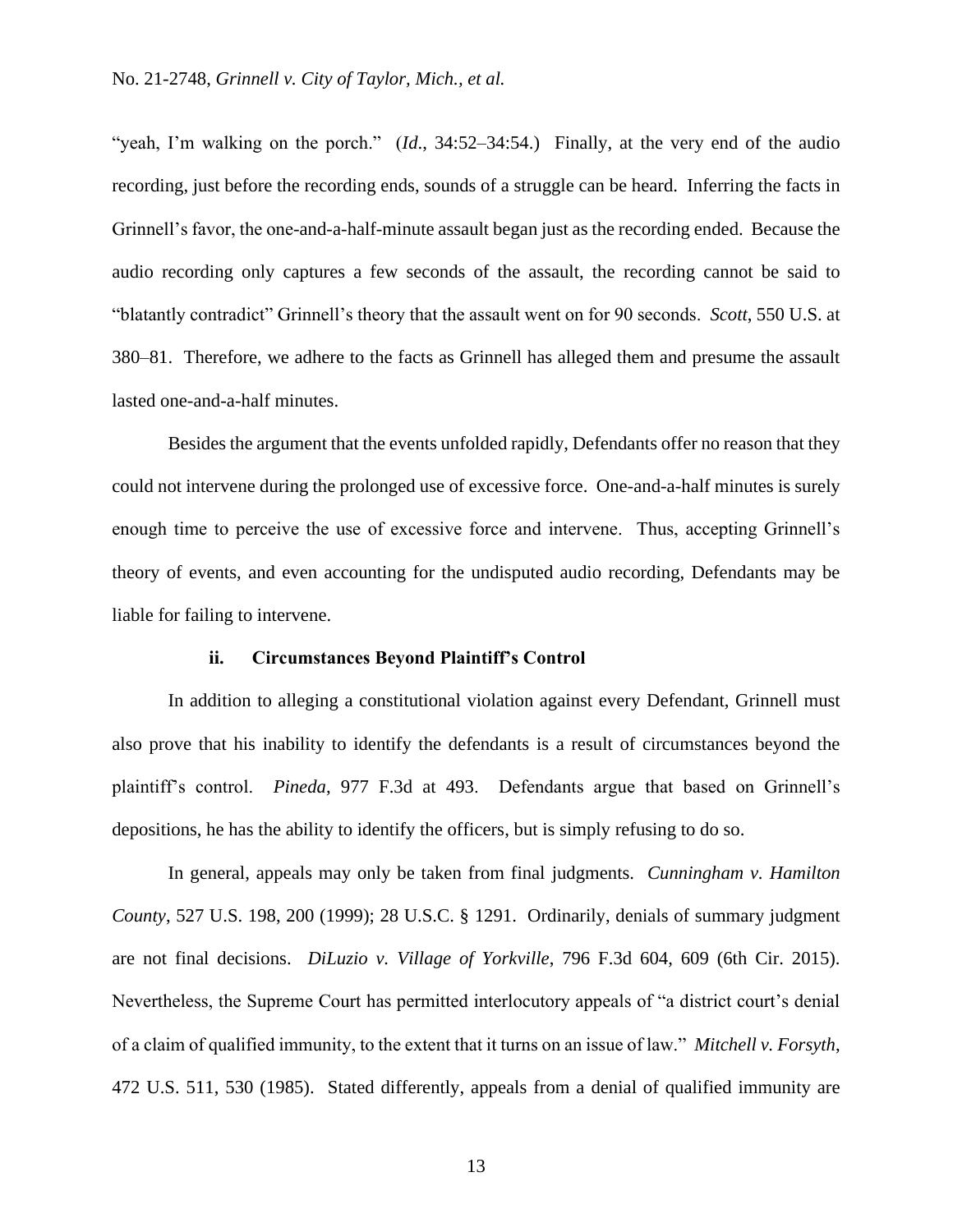limited to "'purely legal' questions." *Ouza v. City of Dearborn Heights*, 969 F.3d 265, 276 (6th Cir. 2020) (quoting *Mitchell*, 472 U.S. at 528 n.9). "[T]o bring an interlocutory appeal of a qualified immunity ruling, the defendant must be willing to concede the plaintiff's version of the facts for purposes of the appeal." *Jefferson*, 594 F.3d at 459. When a "defendant's qualified immunity appeal is based solely on his or her disagreement with the plaintiff's facts," this Court lacks jurisdiction to consider the argument. *Ouza*, 969 F.3d at 277.

Grinnell maintains that he cannot identify the officers who allegedly used excessive force. He relies on his testimony, in which he repeatedly stated that Defendants obstructed his ability to identify the Defendants. (*See, e.g,* Grinnell Dep. I, R. 72-9, Page ID #1317 ("I was trying to cover my face."); *Id*., Page ID #1318 ("My face was in the dirt"); Grinnell Dep. II, R. 72-10, Page ID #1361 ("I was being punched in the face at the time while my head was being smashed in the pavers."); *Id*., Page ID #1362 ("They were smashing my face in the ground"); *Id*., Page ID #1364 ("The other people were punching me in the face and holding my head down.").)

The district court extensively considered the depositions and evidence in this case and specifically found that "Grinnell cannot identify any of the officers by name." (Op. & Order, R. 80, Page ID #2224.) The court went on to find that "the actions of the officers prevented him from being able to identify which officers took what actions." (*Id*., Page ID #2226.) Despite these clear factual findings, Defendants argue that Grinnell may be able to identify the officers. Whether Grinnell can or cannot identify the officers is the exact type of factual dispute unsuitable for an interlocutory appeal of a qualified immunity ruling. To the extent Defendants seek to challenge this factual finding, we lack jurisdiction. *Ouza*, 969 F.3d at 277.

To get around the obvious lack of jurisdiction, Defendants argue that the district court erred by not considering all the evidence. This is unpersuasive for two reasons. First, an essential